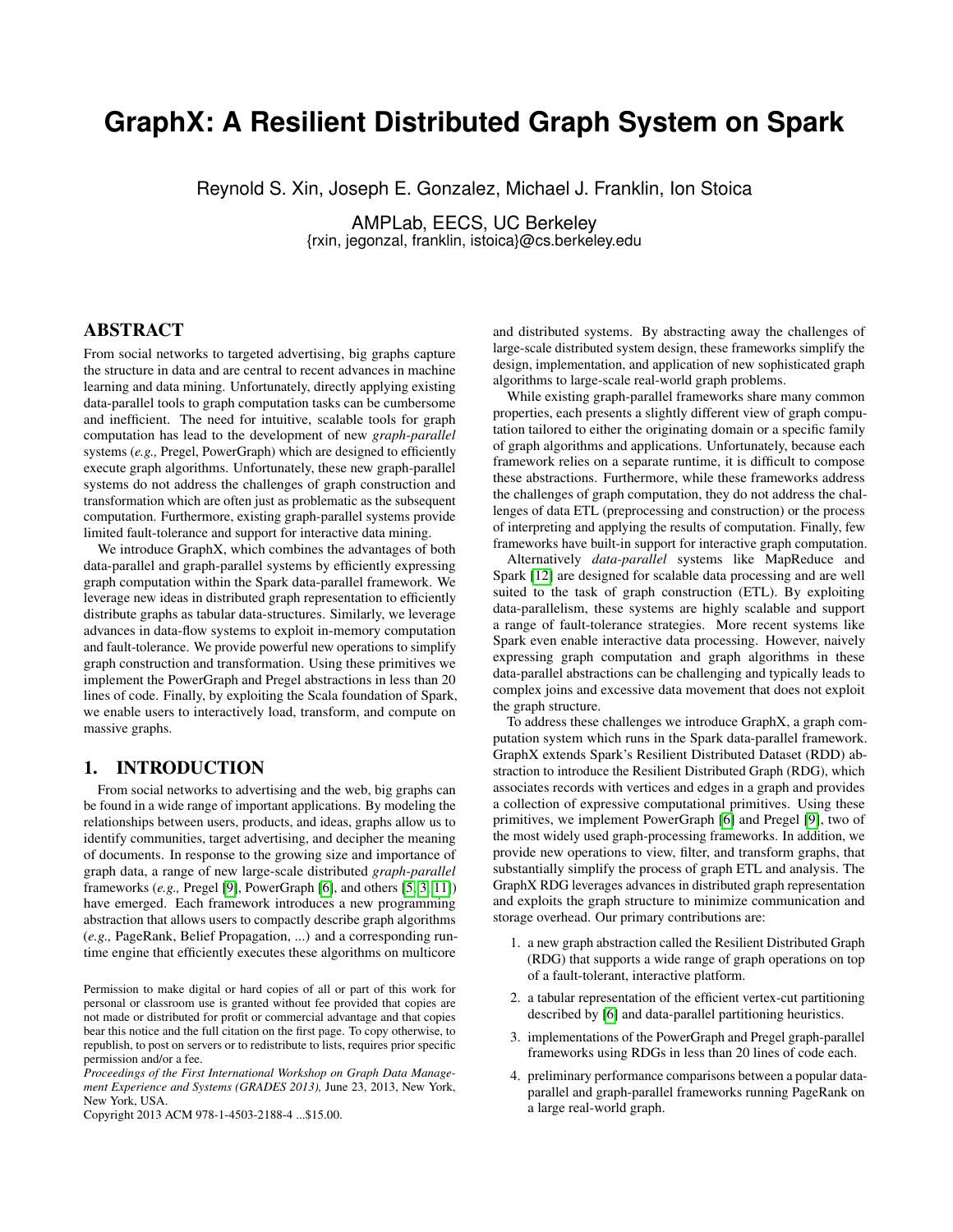<span id="page-1-0"></span>

Figure 1: Lineage graph for the RDDs in our Spark example. The oblong ovals represent RDDs, while circles show partitions within a dataset. Lineage is tracked at the granularity of partitions.

#### 2. SPARK AND RDDS

Spark is a MapReduce-like data-parallel computation engine open-sourced by UC Berkeley. Spark has several features that differentiate it from traditional MapReduce engines such as Hadoop:

- 1. It supports general computation DAGs beyond the two-stage MapReduce topology.
- 2. The execution engine can tolerate the loss of any set of worker nodes and can automatically re-execute lost tasks. This is explained further below.
- 3. It provides an in-memory storage abstraction called Resilient Distributed Datasets (RDDs) that lets applications keep data in memory, and automatically reconstructs lost partitions upon failures.
- 4. It integrates with the Scala command-line shell to enable interactive operations on RDDs.
- 5. RDDs allow the optional specification of a data partitioner, and the execution engine can exploit this to co-partition RDDs and co-schedule tasks to avoid data movement.

RDDs are immutable, partitioned collections that can be created through various data-parallel *operators* (*e.g., map*, *group-by*, *hashjoin*). Each RDD is either a collection residing in an external storage (*e.g.,* on disks), or a derived dataset created by applying operators to other RDDs. For example, given an RDD of (visitID, URL) pairs for visits to a website, we might compute an RDD of (URL, count) pairs by applying a *map* operator to turn each event into an (URL, 1) pair, and then a *reduce* to add the counts by URL. RDD operations are invoked through a functional interface in Scala, Java, or Python. For example, the Scala code for the query above is:

```
val visits = spark.hadoopFile("hdfs://...")
val counts = visits.map(v \Rightarrow (v.url, 1))
                      .reduceByKey((a, b) \Rightarrow a + b)
```
Spark RDDs can contain arbitrary objects (since Spark runs on the JVM, these elements are Java objects), and are automatically partitioned across the cluster, but they are immutable once created, and they can only be created through Spark's deterministic parallel operators. These two restrictions, however, enable efficient fault recovery. In particular, instead of replicating each RDD across nodes for fault-tolerance, Spark maintains the *lineage* of the RDD (the graph of operators used to build it), and recovers lost partitions by *recomputing* them from base data. For example, Figure [1](#page-1-0) shows the lineage graph for the RDDs computed above. If Spark loses one of the partitions in the (URL, 1) RDD, it can recompute it by rerunning the *map* on just the corresponding partition of the input.

In the next section, we discuss how we leverage various properties of RDDs and Spark to implement the Resilient Distributed Graph (RDG) abstraction.

```
class Graph[V, E] {
 def vertices(): RDD[(Id, V)]
 def edges(): RDD[(Id, Id, E)]
 def filterVertices(f: (Id, V)=>Bool): Graph[V, E]
 def filterEdges(f: Edge[V, E]=>Bool): Graph[V, E]
 def mapVertices(f: (\text{Id}, V) \Rightarrow (\text{Id}, V2)): Graph[V2, E]
 def mapEdges(
   f: (Id, Id, E) \Rightarrow (Id, Id, E2)): Graph[V, E2]def updateVertices(tbl: RDD[(Id, A)],
   func: (Id, V, A) \Rightarrow (Id, V2)): Graph[V2, E]def aggregateNeighbors(
   mapFunc: (Id, Edge[V, E]) => A,
   reduceFunc: (A, A) \Rightarrow A): RDD[(Id, A)]
 def reverseEdgeDirection(): Graph[V, E] =
   mapEdges(e => (e.dst, e.src, e.data))
 def degree(): RDD[Id, Int)] =aggregateNeighbors((id, e) => 1, (a, b) => a + b)
}
```
Listing 1: Resilient Distribute Graph (RDG) Interface (in Scala): The RDG encodes both the directed adjacency structure and contains the attributes associated with each vertex  $(V)$  and edge  $(E)$ . Each vertex is identified by a unique vertex  $Id$ . The Edge [V, E] type represents an edge with its attributes as well as the attributes of *both* vertices and Spark RDDs over records of type T are denoted by RDD $[T]$ . The method edges() returns the set of all edges as an RDD of three-element-tuples consisting of the source Id, target Id, and the edge attribute E. Alternatively, mapVertices returns a new graph by applying the function  $f$  which maps vertex id and attribute pair  $(\text{Id}, \text{V})$  to a new vertex id and attribute pair.

#### 3. RESILIENT DISTRIBUTED GRAPHS

Analogous to data-parallel computation which adopts a record centric view of data, graph-parallel computation typically adopts a vertex (and occasionally edge) centric view of computation. However, in contrast to data-parallel systems which define program logic as functional transformations on collections, existing graph-parallel systems restrict program logic to the level of vertex processes. Retaining the data-parallel metaphor, program logic in the GraphX system defines *transformations on graphs* with each operation yielding a new graph. As a consequence, the core data-structure in the GraphX systems is an immutable graph.

The GraphX graph consists of both the *directed adjacency structure* as well as user defined *attributes* associated with each vertex and edge. Programs in the GraphX system describe transformations from one graph to the next either through operators which transform vertices, edges, or both in the context of their neighborhoods (adjacent vertices and edges).

In Listing [1](#page-1-1) we present the RDG graph interface which exposes methods to view, filter, and transform the graph. The methods vertices() and edges() provide tabular views of the vertices and edges. The methods filterVertices(pred) and filterEdges(pred) construct the sub-graphs satisfying the predicate pred. The methods mapVertices(f) and mapEdges(f) apply a user-defined function f to vertices and edges and return new graphs. In addition, the method updateVertices(tbl,f) transforms the vertices by first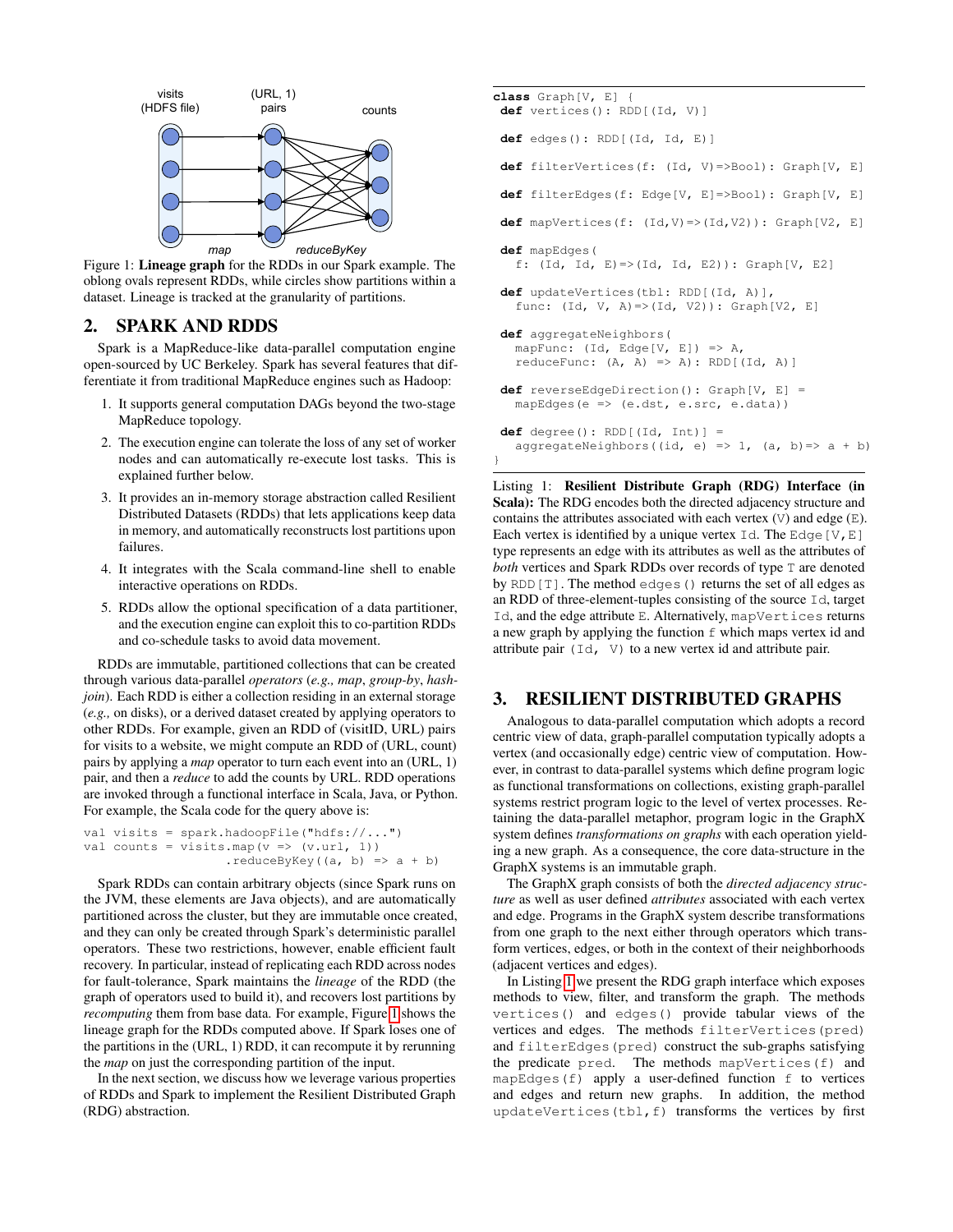<span id="page-2-3"></span><span id="page-2-1"></span><span id="page-2-0"></span>

Figure 2: Edge-Cut vs Vertex-Cut: An edge-cut (a) splits the graph along edges while a vertex-cut (b) splits the graph along vertices. In this illustration we partition the graph across three machines (corresponding to color).

joining the user supplied table and then mapping the result. Finally the method aggregateNeighbors $(m, r)$  joins the vertex and edge data, maps the joined edges using the m function, and then reduces by the destination vertex id using the  $r$  function.

In the next section we demonstrate that the RDG interface is sufficiently expressive to easily implement the Pregel and PowerGraph programming abstractions.

#### 3.1 Partitioning

Unlike data-parallel computation in which data is processed in isolation, graph-parallel computation requires each vertex or edge to be processed in the context of its neighborhood. Moreover each transformation depends on the result of *distributed joins* between vertices and edges. As a consequence, indexing and data layout are important steps in achieving an efficient distributed execution. Because the graph structure describes data movement, distributed graph computation systems rely on graph partitioning and efficient graph storage to minimize communication and storage overhead, and ensure balanced computation.

#### *3.1.1 From Edge-Cuts to Vertex-Cuts*

Most graph-parallel systems partition the graph by constructing an edge-cut. An edge-cut uniquely assigns vertices to machines while allowing edges to span across machines (see Figure [2a\)](#page-2-0). The communication and storage overhead of an edge-cut is directly proportional to the number of edges that are cut. Therefore we can reduce communication overhead and ensure balanced computation by minimizing both the number of cut edges as well as the number of vertices assigned to the most loaded machine.

However, for most large-scale real-world graphs, constructing an optimal edge-cut can be prohibitively expensive. As a consequence, many graph computation systems have adopted the strategy of randomly distributing vertices across the cluster, *i.e.,* constructing a random edge-cut. However as [\[6\]](#page-5-1) demonstrated that while random edge-cuts achieve nearly optimal work balance they also achieve nearly worst-case communication overhead, cutting *most* of the edges in the graph.

In contrast to edge-cuts which evenly assign vertices to machines, vertex-cuts evenly assign edges to machines and allow vertices to span multiple machines. In Figure [2b](#page-2-1) we illustrate the vertex-cut for the same graph. The communication and storage overhead of a vertex-cut is directly proportional to the sum of the number of machines spanned by each vertex. Therefore, we can reduce communication overhead and ensure balanced computation by evenly assigning edges to machines in way that minimizes the number of machines spanned by each vertex. In contrast to edge-cuts which have been shown [\[8,](#page-5-6) [1,](#page-5-7) [7\]](#page-5-8) to perform poorly on real-world graphs, there are theoretical [\[2\]](#page-5-9) and experimental [\[6\]](#page-5-1) results indicating that real-world graphs have good vertex-cuts.

While constructing optimal vertex-cuts is also prohibitively expen-

<span id="page-2-2"></span>

Figure 3: GraphX Tabular Representation of a Vertex-Cut: Here we partition the graph on the left across three virtual partitions using a vertex-cut. The edge table contains the edge data as well as the vertex ids for each edge and is partitioned by the virtual pid field associated with each record. The vertex table contains the vertex id and vertex data and is partitioned (keyed) by the vertex id. Finally, the vertex map contains tuples of  $(\text{vid}, \text{pid})$  and encodes the mapping from vertex id to the edge table partitions which contain adjacent edges. The vertex map table is also partitioned and keyed by the vertex id.

sive on large-scale real-world graphs, [\[6\]](#page-5-1) proposed several simple *data-parallel* heuristics for edge-partitioning. The simplest strategy is to use a hash function to randomly assign edges to machines. Through a simple analysis it can be shown that for the power-law degree distributions found in real-world graphs, random vertex-cuts can be orders of magnitude more efficient than random edge-cuts. By cleverly constructing the hash function  $h(i \rightarrow j)$  for each edge we can guarantee that each vertex spans at most  $2\sqrt{M}$  of the the machines in a cluster of size  $M$ . This can be achieved by extending 2D partitioning [\[4\]](#page-5-10) with hashing:

$$
h(i \to j) = \sqrt{M} \times (h(i) \mod \sqrt{M}) + (h(j) \mod \sqrt{M}) \quad (1)
$$

where the number of machines is a perfect square  $\sqrt{M} \in \mathbb{N}$  and  $h(i)$  is a uniform hash function on the vertex ids.

#### *3.1.2 Vertex-Cuts as Tables in GraphX*

The GraphX resilient distributed graph (RDG) data-structure achieves a vertex-cut representation of a graph using three unordered horizontally partitioned tables implemented as Spark RDDs. Readers are encouraged to refer to Figure [3](#page-2-2) as an example to illustrate the internal representation.

- 1. EdgeTable(pid, src, dst, data): stores the adjacency structure and edge data. Each edge is represented as a tuple consisting of the source vertex id, destination vertex id, and user-defined data as well as a virtual partition identifier (pid). Note that the edge table contains only the vertex ids and not the vertex data. The edge table is partitioned by the pid.
- 2. VertexDataTable(id, data): stores the vertex data, in the form of a vertex (id, data) pairs. The vertex data table is indexed and partitioned by the vertex id.
- 3. VertexMap(id, pid): provides a mapping from the id of a vertex to the ids of the virtual partitions that contain adjacent edges. For example in Figure [3,](#page-2-2) because vertex A is associated with edges in all partitions, there are three tuples related to A in the vertex map table. The vertex map table is partitioned by the vertex id.

During graph computations, we often need to assemble an edge with the data associated on both vertices. GraphX uses a 3-way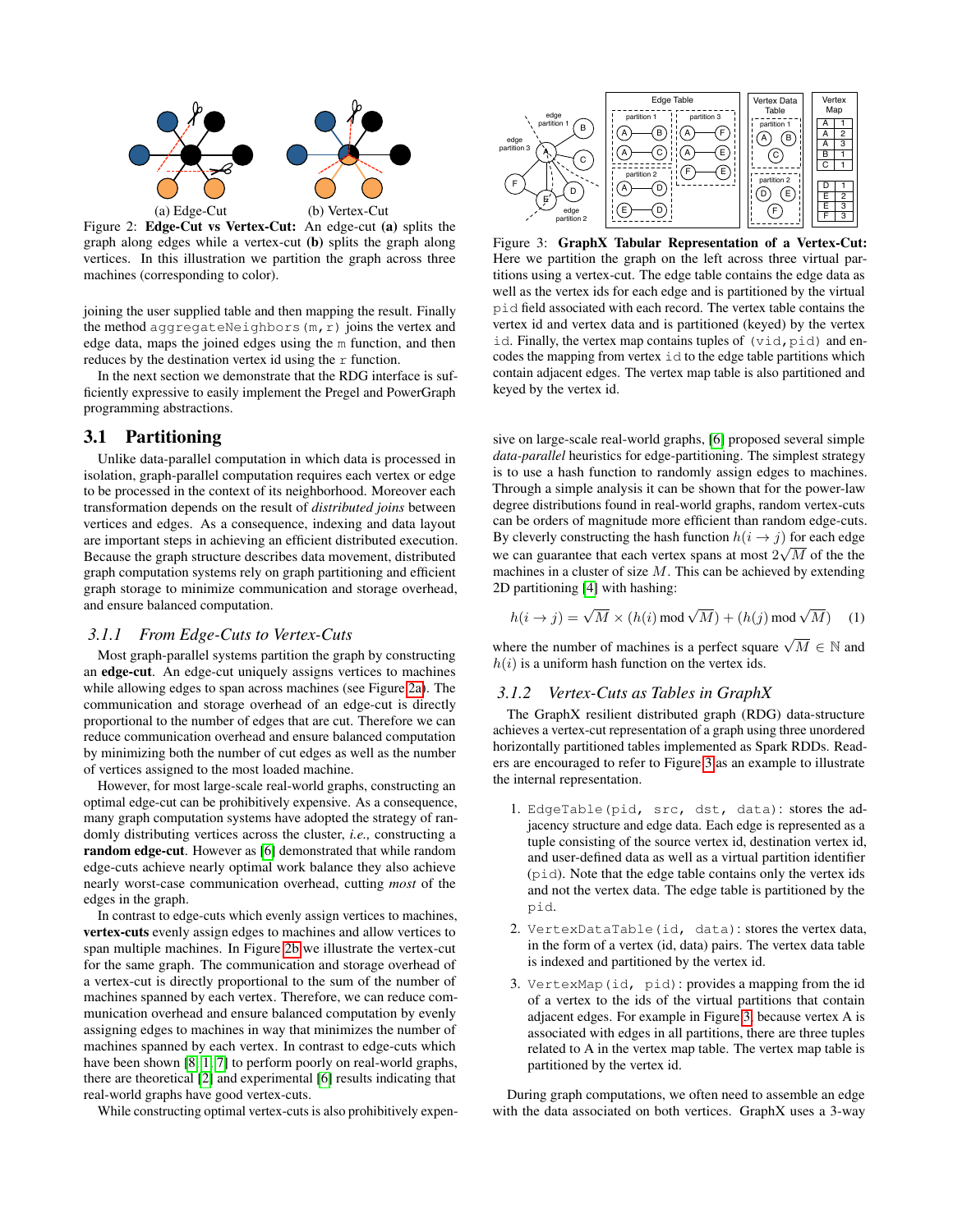```
def Pregel(graph: Graph[V,E],
           initialMsg: M
           vprogf: ((Id, V), M) \Rightarrow V,
           sendMsgf: Edge[V, E] => Option[M],
           combinef: (M, M) \Rightarrow M,
           numIter: Long): Graph[V,E] = {
  // Initialize the messages to all vertices
  var msgs: RDD[(Vid, A)] =
    graph.vertices.map(v => (v.id, initialMsg))
  // Loop while their are messages
  var i = 0
  while (msgs.count > 0 && i < maxIter) {
    // Receive the message sums on each vertex
    graph = graph.updateVertices(msgs, vprogf)
    // Compute and combine new messages
    msgs = graph.aggregateNeighbors(sendMsgf,
      combinef)
    i = i + 1}
}
```
Listing 2: Pregel Runtime in GraphX: The Pregel runtime applies user defined functions to transform the vertex attributes of a GraphX RDG. The Pregel method takes as arguments the RDG parameterized by  $\nabla$  and edge attributes  $E$ , an initial message of type  $M$ , the vprogf function which takes a vertex and a message and returns a new attribute value for that vertex, a sendMsqf function which computes the new message along each edge, and a combinef function which is used to combine messages to the same vertex.

relational join to bring together the source vertex data, edge data, and target vertex data:

```
VertexDataTable v
JOIN
VertexMap vm
 ON (v.id=vm.id)
RIGHT OUTER JOIN
EdgeTable e
 ON (e.pid=vm.pid && (e.src=v.id OR e.dst=v.id))
WITH PARTITIONER edgeTable.partitioner ON pid
```
The joins are fairly straightforward with the exception of the partitioner. As discussed in the previous subsection, the edge table is often much larger than the vertex data table. The partitioner is a hint to Spark to ensure the join site would be local to the edge table. This allows GraphX to shuffle only the vertex data and avoid moving any of the edge data.

Note that conceptually the vertex data table and the vertex map table can be merged as a single table. However, we separate them into two tables due to their functional differences: the vertex data table contains states associated with the vertices that are changing in the course of graph computations, while the vertex map table remains static as long as the graph structure does not change. To minimize the communication, GraphX co-partitions the two tables so the first join can be done locally.

The resulting table from the 3-way join presents an edgecentric view of the graph, with each tuple containing the edge data, source vertex data, and the target vertex data. This table can be used to implement the basic transformations such as aggregateNeighbors:

```
SELECT dstVid, reduceFunc(*) FROM (
 SELECT dstVid, mapFunc(*) FROM edgeWithVertices)
GROUP BY dstVid
```

```
// Load and initialize the graph
val graph = Graph.load('hdfs://webgraph.tsv')
var prGraph = graph.updateV(graph.degrees(OutEdges),
  (v, deg) \Rightarrow (v.id, (deg, 1.0)) // Initial rank=1
// Execute PageRank
prGraph = Pregel(prGraph,
  1.0, // Initial message is 1.0
  vprogf = // Update Rank
    (v, msg) => (v.deg, 0.15 + 0.85 \times msg),
  sendMsgf = // Compute Msge => e.src.rank/e.src.deg,
  combinef = // Combine msg
    (m1, m2) => m1 + m2,
  10) // Run 10 iterations
// Display the maximum PageRank
print(prGraph.vertices.map(v=>v.rank).max)
```
Listing 3: PageRank in Pregel: The graph is loaded from HDFS, and the default vertex attributes are replaced with a tuple consisting of the out-degree and the initial PageRank. We then apply then define and apply the PageRank algorithm using only three tiny functions. Finally, we extract and print the maximum PageRank value from the resulting Graph.

#### <span id="page-3-3"></span>4. GRAPH-PARALLEL COMPUTATION

While the basic GraphX RDG interface naturally expresses graph transformations, filtering operations, and queries, it does not directly provide an API for recursive graph-parallel algorithms (*e.g.,* PageRank). Instead, the GraphX interface was designed to enable the construction of new graph-parallel APIs. By composing operations in the RDG interface we are able to compactly express several of the most widely used graph-parallel abstractions and in this section we provide the actual code for PowerGraph [\[6\]](#page-5-1) and Pregel [\[9\]](#page-5-0) written in a few lines using the GraphX interface.

Existing graph-parallel abstractions like PowerGraph [\[6\]](#page-5-1) and Pregel [\[9\]](#page-5-0) adopt a vertex centric programming model in which the user implements a vertex program Q which is executed in *parallel* on each vertex  $v \in V$  in the *sparse* graph  $G = \{V, E\}$ . Each instance  $Q(v)$  of the vertex program transforms the vertex attributes by interacting, through shared state or messages, with neighboring instances  $Q(u)$  where  $(u, v) \in E$ . Because most graph algorithms factor according to the graph structure, they can be naturally expressed in the form of vertex-programs. By restricting the scope of computation, automatically coordinating communication, and addressing the challenges of distributed execution, graph-parallel abstractions substantially simplify the implementation of scalable distributed graph algorithms. In this section we will use the PageRank [\[10\]](#page-5-11) as an example of a canonical graph-parallel algorithm.

EXAMPLE 4.1 (PAGERANK). *The PageRank algorithm recursively defines the rank of a vertex* v*:*

<span id="page-3-0"></span>
$$
Pr(v) = 0.15 + 0.85 \sum_{u \text{ links to } v} w_{u,v} \times Pr(u)
$$
 (2)

*in terms of the weighted*  $w_{u,v}$  *ranks*  $Pr(u)$  *of the vertices* u *that link to* v*. The PageRank algorithm iterates Eq. [\(2\)](#page-3-0) until the ranks of all vertices converge.*

### <span id="page-3-4"></span>4.1 Pregel

Pregel [\[9\]](#page-5-0) is a bulk synchronous *message passing* graph-parallel abstraction in which all vertex programs run concurrently in a sequence of super-steps. Within a super-step each program instance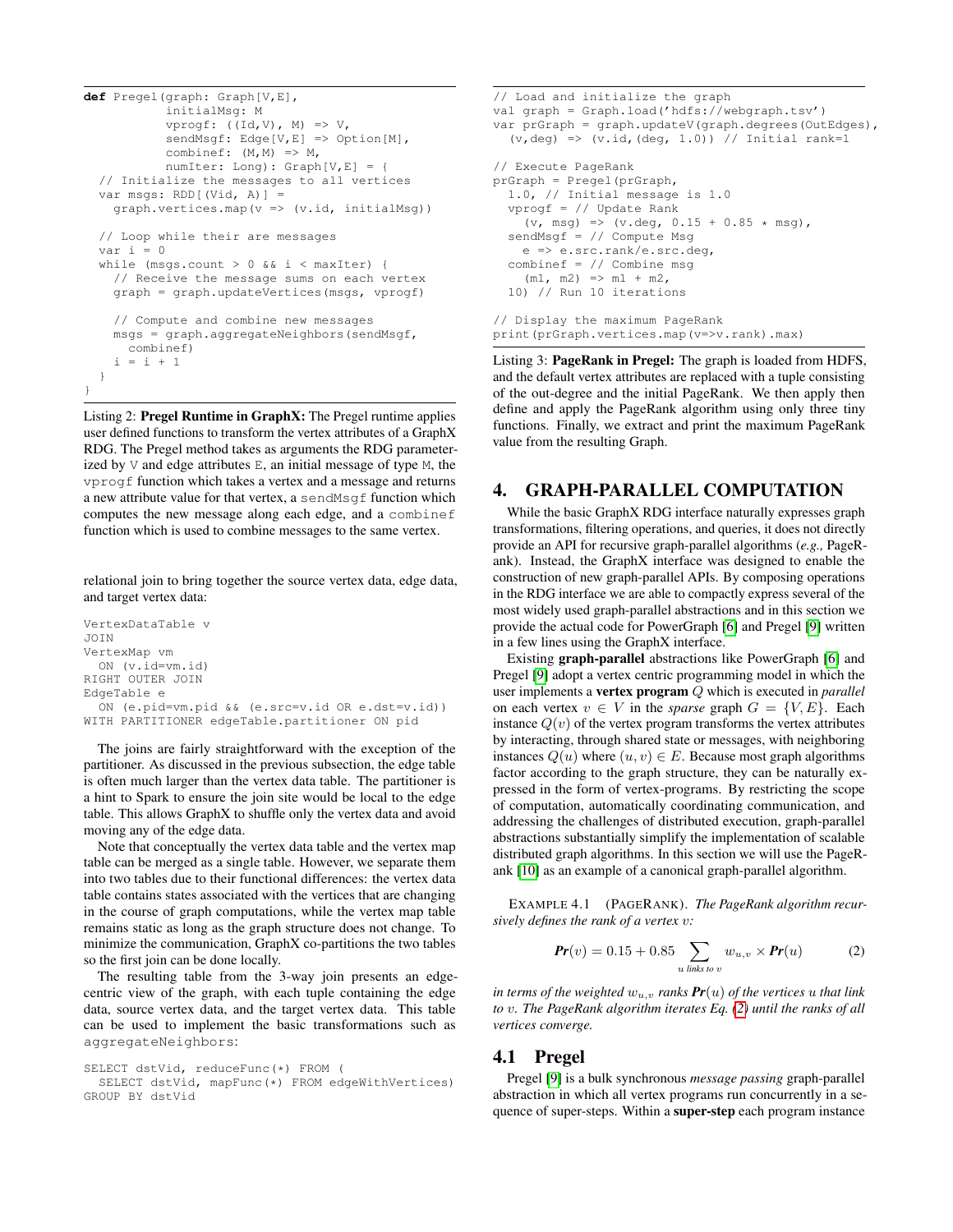```
def PowerGraph(graph: Graph[V,E],
  gatherf: Edge[V, E] => A,
  sumf: (A, A) \Rightarrow A,
  applyf: ((Id, V), A) \Rightarrow V,signalf: Edge[V, E]=> Bool,
  maxIter: Int): Graph[V,E] = {
  // Extend the vertex data to include isActive
  var glGraph =
    graph.\text{mapVertices}((Id, v) \Rightarrow (id, (true, v)))// Loop while there are active vertices
  var i = 0
  var nActive = g.numVertices
  while (i < maxIter \&\& nActive > 0) {
    // Execute the gather phase
    val acc = qlGraph.fitletE(e => e.dat.isActive).aggregateNeighbors(gatherf, sumf)
    // Execute the apply phase.
    glGraph = glGraph.updateVertices(acc, applyf)
    // Execute the Scatter Phase
    val active = glGraph.filter(e=>e.src.isActive)
      .aggregateNeighbors(scatterf, (a,b)=> a||b)
    // Update activity status of vertices
    glGraph = glGraph.updateVertices(active,
      ((id, (old, v)), active) \Rightarrow (id, (active, v)))// Count the number of active vertices
    nActive = glGraph.vertices
      .map(v \Rightarrow v.isActive)
      reluce((a,b) \Rightarrow a + b)i = i + 1}
  // Return the graph (without active flag)
  return glGraph.mapVertices(v => (v.id, v.data))
}
```
Listing 4: PowerGraph Runtime in GraphX: The PowerGraph program logic is similar to the Pregel program logic however we augment the vertex data to track active vertices and then restrict the aggregateNeighbors operations to run on the subset of edges adjacent to active vertices. During the gather phase we only consider edges inbound to active vertices and then during the scatter phase we only consider edges departing from active vertices. The program loops while their are still active vertices or the max number of iterations is achieved.

 $Q(v)$  receives the *sum* of all messages sent by neighbors in the previous super-step, computes a new value, and then sends messages to its out neighbors in the next super-step. A barrier is imposed between super-steps ensuring that all messages are received before entering the next super-step. The message sum is computed through a user-defined commutative associative binary message combiner.

In Listing [2](#page-3-1) we provide the actual<sup>[1](#page-4-0)</sup> code for a modified version of the Pregel runtime implemented in a few lines using GraphX. The program takes as input a graph, an initial message to broadcast to all vertices, the vertex program, a function that computes the message along each edge, the message combiner, and the maximum number of iterations.

We have adopted a more functional API than was described by [\[9\]](#page-5-0) in which the vertex program is a mapping from the old vertex value and message to a new vertex value. Furthermore, unlike the original Pregel API in which the vertex program is passed the set of neighbors and returns a list of messages, our implementation learns

```
// Load and initialize the graph
val graph = Graph.load('hdfs://webgraph.tsv')
// Initialize the graph for dynamic PageRank by
// storing the degree and the old and new PageRank
var prGraph = graph.updateV(graph.degrees(OutEdges),
  (v, deg) => (v.id, (deg, 1.0, 1.0))// Execute PageRank
prGraph = PowerGraph(prGraph,
  gatherf = e => e.src.rank / e.src.deg,
  sumf = (a, b) \Rightarrow a + b,
  applyf = // Update rank and save previous rank
    (v, a) => (v.deg, 0.15 + 0.85*a, v.rank)
  scatterf = // Activate neighbors on big change
    e => abs(e.src.rank - e.srd.oldRank) > eps,
  10) // Run 10 iterations
// Display the maximum PageRank
```
print(prGraph.vertices.map(v=>v.rank).max)

Listing 5: Dynamic PageRank in PowerGraph: The graph is loaded from HDFS, and the default vertex attributes are replaced with a tuple consisting of the out-degree and the initial PageRank and the old PageRank. In dynamic PageRank we keep track of how much the rank changes on each update and only trigger neighbors to recompute if the rank changes by more than some small constant epsilon.

from the observations made by [\[6\]](#page-5-1) and lifts the message construction out of the vertex-program. Messages are computed using a message generating function which takes an edge containing the source and target attributes and returns a message or void indicating the absence of a message. By lifting the message construction out of the vertex-program, we are able to achieve a *more efficient* execution than the original Pregel framework and leverage the vertex-cut representation. Moreover, message construction for a single vertex can be distributed over the cluster, moved to the receiving machine, and executed in an efficient order.

When their are no remaining messages (*i.e.,* all message calculations return void) or the maximum number of iterations is achieved the Pregel execution terminates returning the new graph. In Listing [3](#page-3-2) we use the GraphX Pregel API (defined in Listing [2\)](#page-3-1) to load and prepare a graph, implement and apply the PageRank algorithm, and then finally compute the highest PageRank.

#### <span id="page-4-3"></span>4.2 PowerGraph

In the PowerGraph abstraction vertex-programs interact by directly reading the state of neighboring vertices and edges. To efficiently achieve this shared-memory illusion in the distributed setting, [\[6\]](#page-5-1) introduced the Gather-Apply-Scatter (GAS) decomposition which further decomposes a vertex-program into three functional phases. During the gather phase, a map-reduce job is run on the incoming-edges of each active vertex (this is precisely the aggregateNeighbors operation in the GraphX API). Then, during the apply phase, the output of the gather phase is consumed along with the old vertex attribute and a new vertex attribute is computed (this is precisely the updateVertices operation in the GraphX API).

Finally, during the scatter phase, a predicate is evaluated on all outgoing-edges of active vertices. If any of the incoming-edges of a vertex evaluate to true then it becomes active during the next super-step. If a vertex is not activated in the previous phase then it is skipped in the subsequent phase. The ability to modulate computation and *pull* information during the gather phase allows

<span id="page-4-0"></span><sup>&</sup>lt;sup>1</sup>We have omitted some Scala syntax to keep lines short.